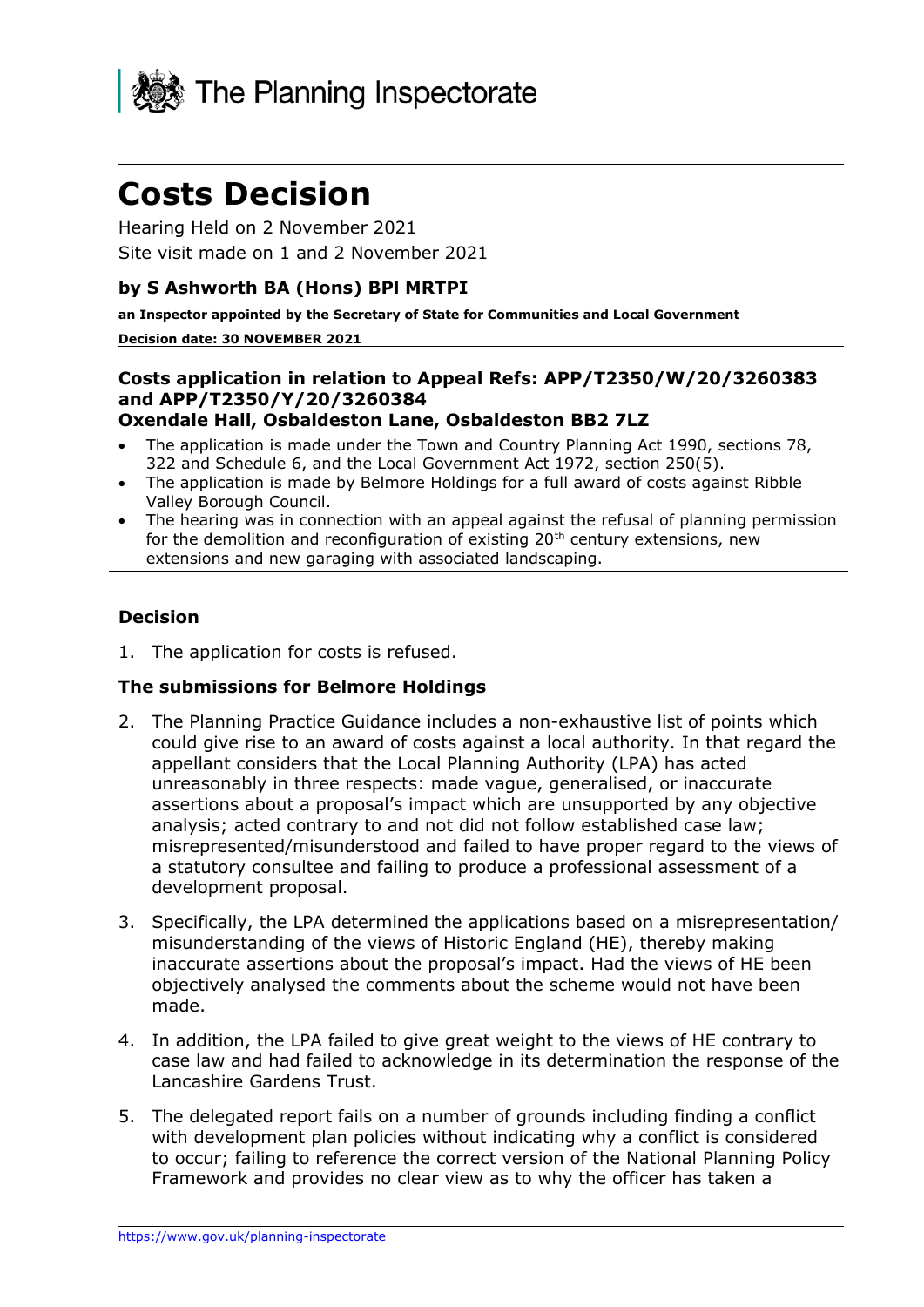different view to the report of a heritage professional and the views of the statutory consultees. On that basis a proper assessment would have led to a different outcome on the appealed applications without the costs associated with an appeal.

# **The response by Ribble Valley Borough Council**

- 6. The LPA set out that it carried out its statutory duty set out in accordance with s16 and s66 of The Act<sup>1</sup>. The report identifies relevant elements of the buildings and the setting, and the harm to this from the development proposals. Furthermore, the LPA made an initial assessment of the proposals which was restated in the report.
- 7. The decisions have regard to material considerations which are set out in the report under the heading 'Impact on the special architectural or historic interest of the listed building and the setting of listed buildings. The reasons for refusal relate to development plan policies, mindful that it is not necessary to have regard to the development plan in considering a listed building application. The report and decision notice identify the core strategy policies.
- 8. The LPA state that the opinions of the statutory and non-statutory consultees were considered in assessing the material considerations and in making its decision. HE comments and conclusions are summarised in the officer's report. Mindful of differences between the opinion of HE and the appellant's conservation consultant the case officer considered areas of disagreement and made his opinions explicit.
- 9. The comments of the Lancashire Gardens Trust arrived after the consultation period but were taken into consideration. However, Oxendale Hall is not on or within the setting of a park or garden on the register and the Gardens Trust is not a statutory consultee. The Gardens Trust is not a historic amenity society which the LPA is required to consult on applications involving the partial or total demolition of a listed building.
- 10. The LPA considered an earlier Heritage Statement<sup>2</sup> commissioned by the appellant which had informed the statement accompanying the applications. The study was quoted in the report to provide an understanding of the significance which had informed his opinion on the existence of harm and recommendations. The case officer considered the Heritage Impact Assessment and was conscious that different methodologies may result in different conclusions.
- 11. Notwithstanding references to the date of the NPPF the case officer made recommendations in regard to the latest version because of automatic update to the weblink.

### **Reasons**

12. The Planning Practice Guidance advises that, irrespective of the outcome of the appeal, costs may only be awarded against a party who has behaved unreasonably and thereby caused the party applying for costs to incur unnecessary expense in the appeal process.

<sup>&</sup>lt;sup>1</sup> The Planning (Listed Buildings and Conservation Areas) Act 1990

<sup>2</sup> 'The Oxendale Hall, Osbaldeston, Lancashire Heritage Statement' (Architectural History Practice 2017)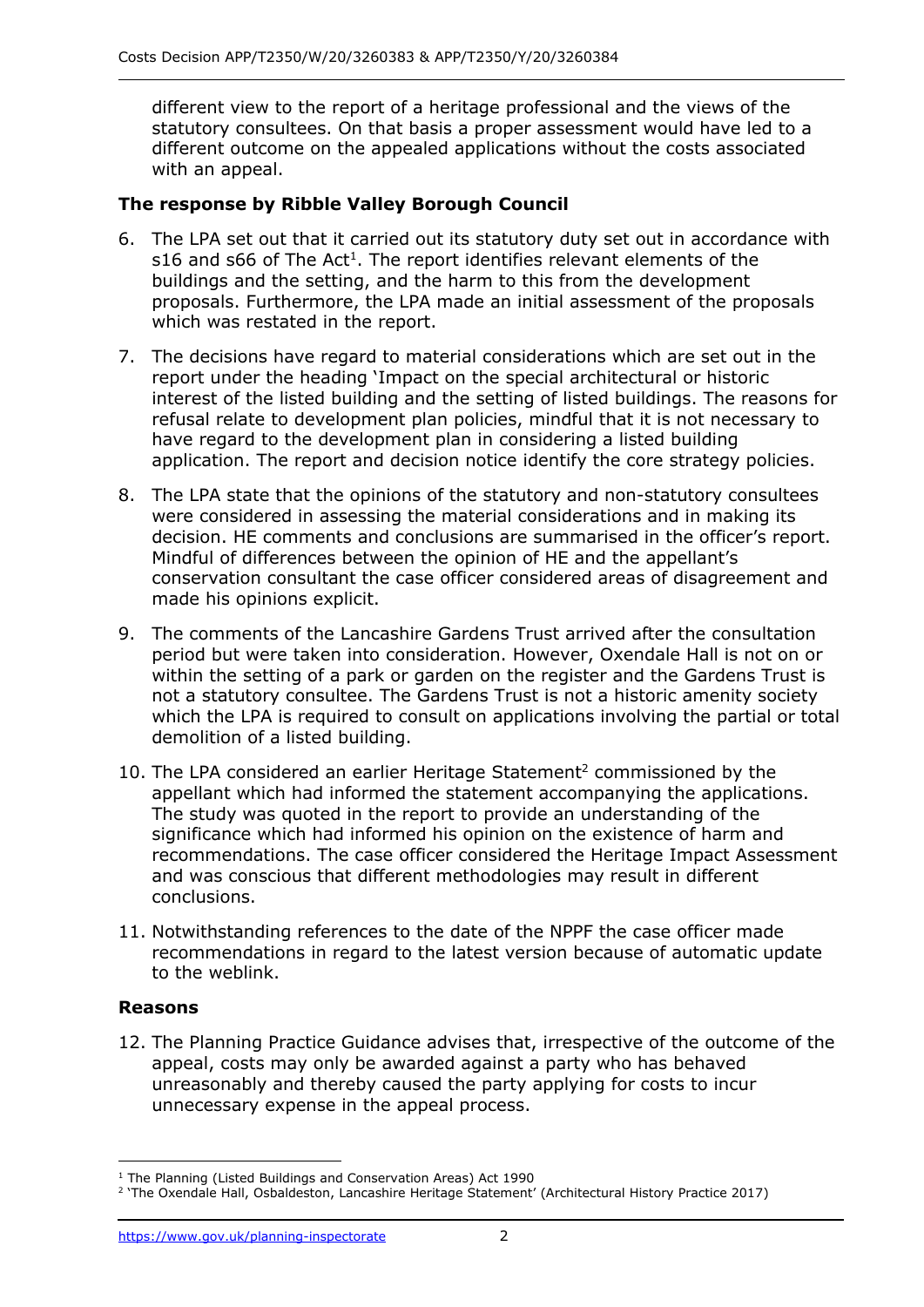- 13. Prior to the refusal on 2 April 2020 of the applications for planning permission and listed building consent, the proposals had been the subject of considerable discussion over a period of time, including discussion between the appellant and HE. I note that HE wrote to the appellants on a number of occasions, setting out their concerns, their assessment of the various iterations of the scheme and their conclusions. Their consultation response of 19 March 2020 sets out in its summary that the works, although considerable, relate to areas of lower significance and, it was considered, would not result in harm to the significance of the building. On that basis HE recommended that they did not have any objection to the applications on heritage grounds.
- 14. The Officer's delegated report summarises the HE response, noting their views that the overall impact would not be harmful, that there were no concerns with the proposed garaging and that the impact of the proposed alteration to the landscape strategy would have a negligible impact. On the basis that HE's conclusions are set out at the start of the report, and further analysed within the body of the report, I am satisfied that the HE comments were taken into consideration by the LPA.
- 15. I acknowledge the appellant's concern with the statement within the report, that HE advice 'appears to reflect the case officer concerns as set out in their early assessment of the case dated 19 March 2020'. However, whilst confusing, this statement seems to me to relate to the 'potential impacts of the scheme' highlighted by HE. Notwithstanding this, the report analyses each of the matters raised by HE and sets out, albeit in an unconventional way, the officers views on them. Although the report does not specifically identify the weight to be given to the HE comments as a material consideration, given the degree of analysis, it seems that the comments were given great weight. Moreover, for this reason, I am unconvinced that the Council misunderstood or misrepresented the view of HE.
- 16. The comments of the Lancashire Gardens Trust were not mentioned in the officer report. Whilst I acknowledge that the organisation may not be a statutory consultee for the works proposed, it seems to me that this is an omission from the report. However, I am unconvinced that the omission was an attempt to conceal information, particularly as it is available to view on the website, but rather it seems to me to have been an oversight. I have no reason to believe that the case officer had not had sight of it at all. Similarly, whilst there is only a limited reference to the Heritage Statement within the report and no specific analysis of it, I am unconvinced, given the officer's own assessment, that it was not taken into account.
- 17. The relevant development plan policies are listed within the report and the proposal is determined against them as required by  $s38$  (6)<sup>3</sup>. The policies are also listed on the planning permission decision notice but are not determinative in the listed building application. Whilst not set out fully in the report I am satisfied from the detail of the report that the proposals were appropriately assessed against the relevant policy requirements.
- 18. I note reference to a previous version, the 2018 version, of the National Planning Policy Framework within the conclusion. However, again this appears to be an error rather than an attempt to mislead. In any event the approach of the 2018 and 2019 versions, and the latest version of the Framework 2021, in

<sup>&</sup>lt;sup>3</sup> Section 38(6) of the Planning and Compulsory Purchase Act 2004.